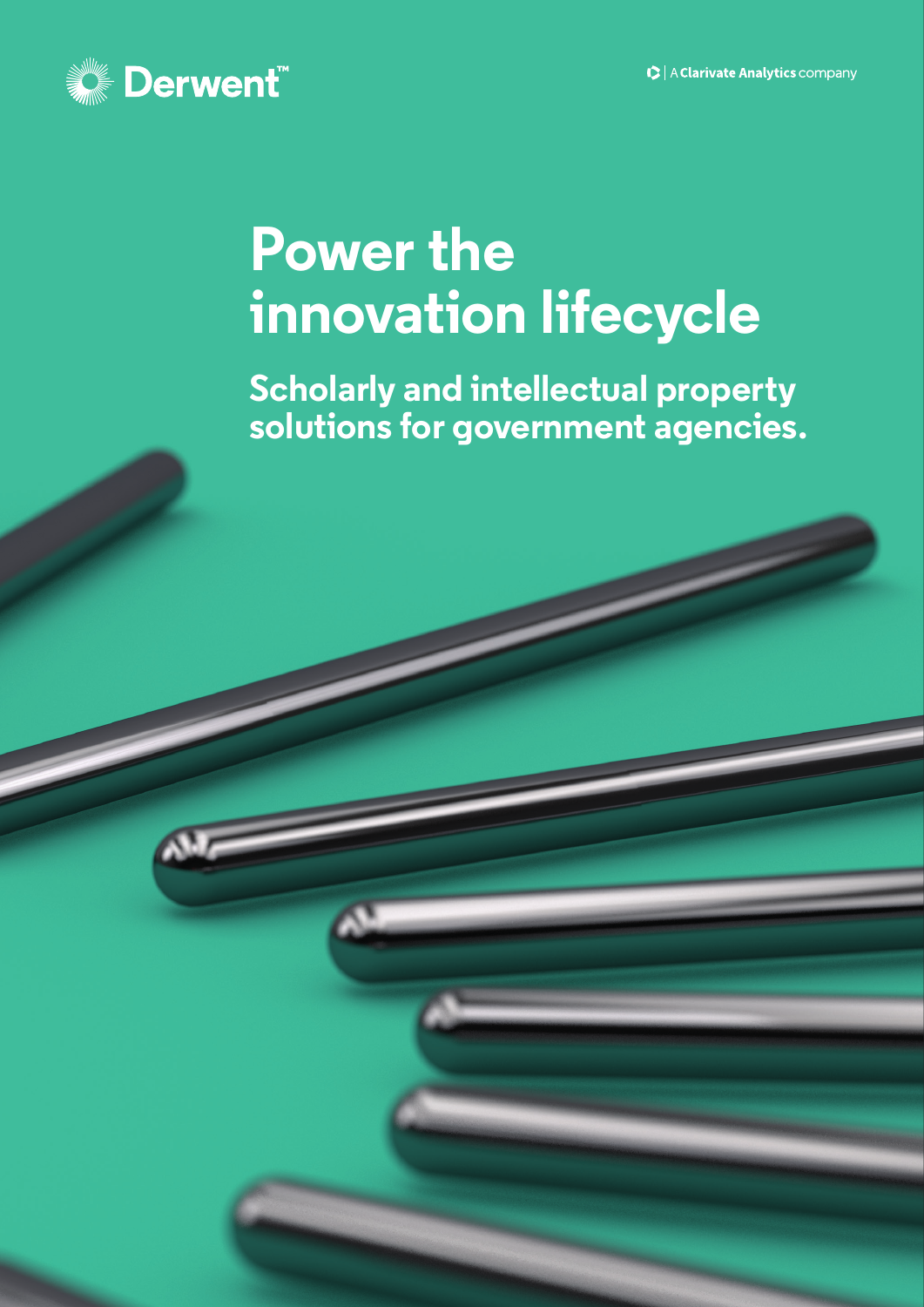In the modern knowledge economy, innovation increasingly serves as the driver of job creation and economic prosperity. The economic impact of intellectual property is massive – for example, IP-intensive industries account for 38% of GDP and a  $46\%$  wage premium in the US. $<sup>1</sup>$ </sup>

Government agencies play a critical role in fostering innovation from policy making and investing in basic science research in academia or at government facilities, through to commercialization initiatives and licensing of patents to the private sector.

At each stage of the innovation lifecycle, government agencies rely on Clarivate's trusted scholarly and patent data, worldclass IP platforms and professional services expertise.

## **Fostering innovation and economic growth**

- Horizon scanning to detect early signals
- Making science and technology policy
- Undertaking early stage scientific research
- Evaluating research funding applications and demonstrating impact
- Assessing the commercial potential of inventions
- Prosecuting patents and managing an IP portfolio
- Transferring knowledge and licensing patents

### **Powering the innovation lifecycle with the world's most trusted data, applications and services**

Derwent and Web of Science power the innovation lifecycle from idea to commercialization. Our solutions are used by government agencies to monitor technology trends and the IP landscape, prosecute patents, manage an IP portfolio, monetize and license assets and demonstrate commercialization performance.



### **Derwent World Patents Index**

The world's most trusted source of patent information – where the use and advantage of a patent are clearly stated.



### **Derwent Innovation**

The faster, smarter way to search for and analyze patent information – powered by Derwent World Patents Index.



#### **IP services**

Industry leading enhanced data, research and analysis tools combined with extensive knowledge and deep IP expertise.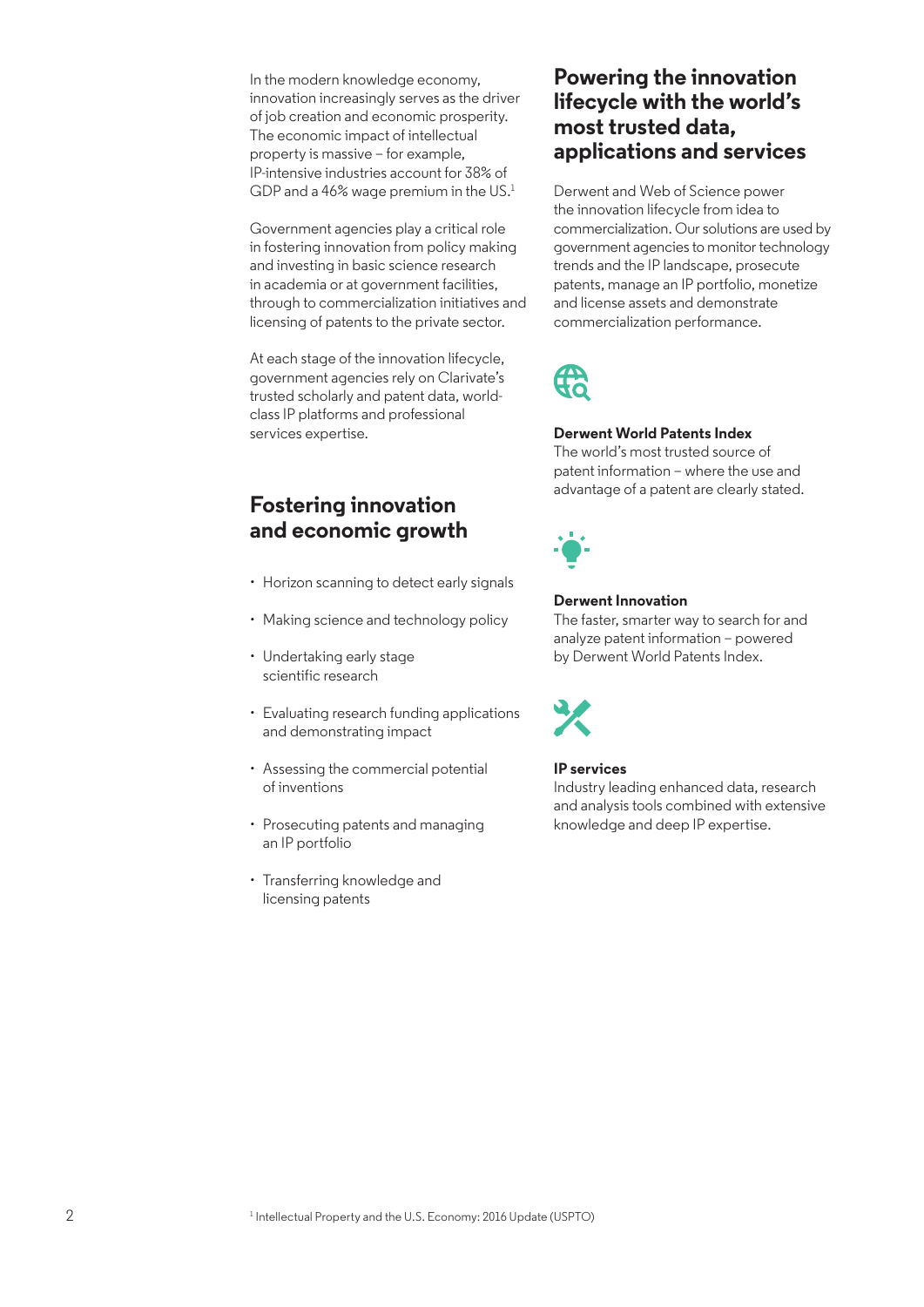# **Why choose Derwent?**

For over 50 years Derwent has been the leader in patent-smart technology, content and applications, and delivers the benchmark for patent data – Derwent World Patents Index (DWPI).

DWPI is accurate, precisely-indexed and enhanced with titles and comprehensive abstracts in English, and is the world's most trusted source of patent information.



52 patent issuing authorities covered



40+ patent offices use Derwent to evaluate new patents



900+ technical and patent savvy editors



115,000 patents processed per week in up to 30 languages



36.5 million patent families across more than…



64.8 million patent documents worldwide



18-20% of patent office records require correction by Clarivate



Results in Derwent Innovation are highly relevant to the user's search



Using other solutions



Of relevant content missed by other patent search solutions, often because patent records have been coded



Of Derwent World Patents Index records originate from non-English patents

39 million literature citations **39M**



182 million backward citations